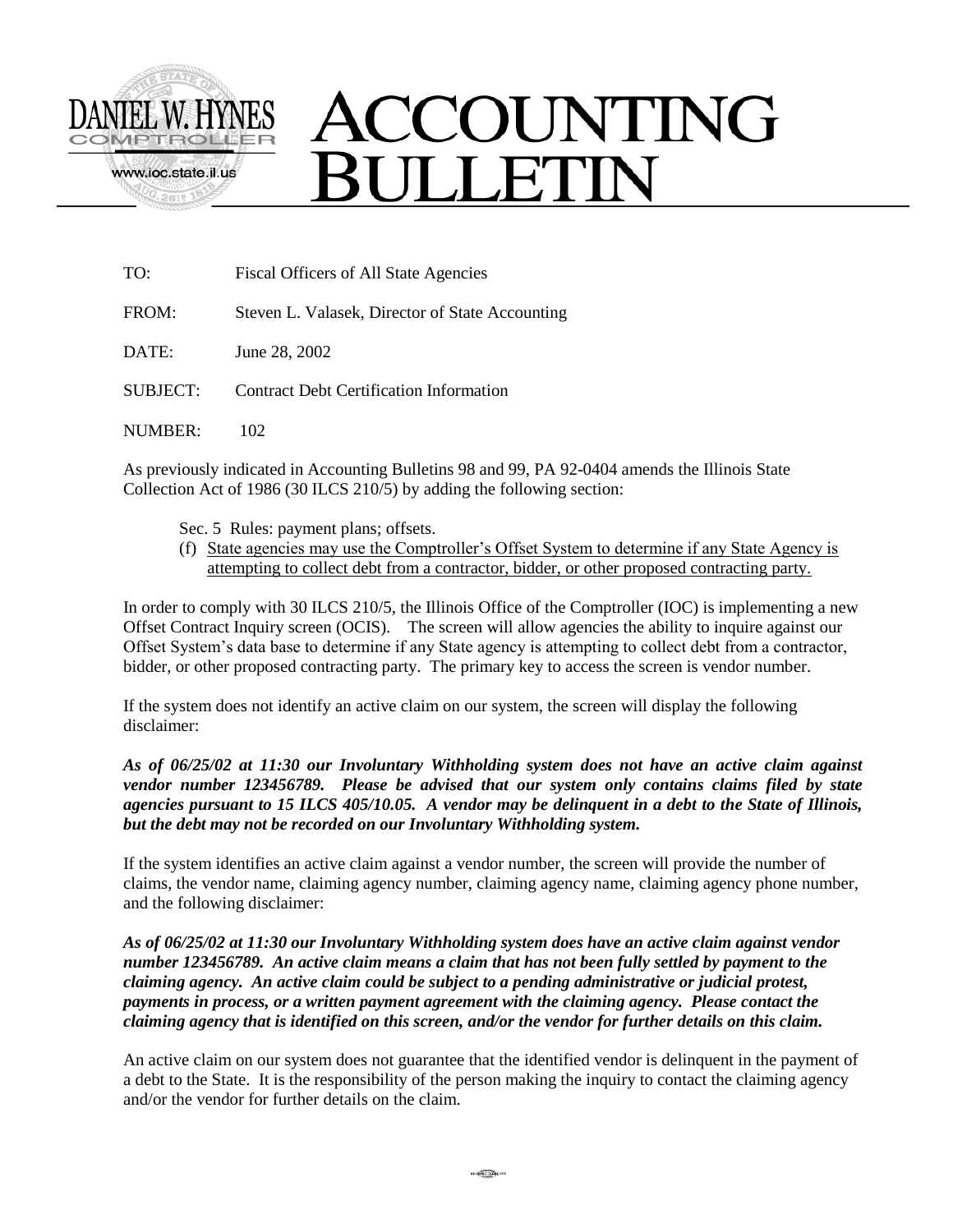The inquiry screens will be available July 1, 2002, during normal SAMS hours – 8:00 AM to 5:00 PM each State work day. The information on this screen is confidential, therefore, only authorized personnel can access the OCIS screen. To apply for authorization, please fill out the attached "Request for Access to the Offset Contract Inquiry Screen", have the appropriate signatures applied, and submit the form to the IOC Security Administrator at 325 West Adams, Springfield, Illinois 62704-1871.

Below are instructions for using the screen. If you need assistance with the screen, contact the SAMS help desk at 557-7267.

#### **Sign on to the System:**

**Step 1:** Using the left mouse button, double-click on the MVS icon on your PC to access the MVS mainframe. Use the same icon as accessing SAMS.

**Step 2:** Type **CICIOCP1**; press TRANSMIT (TRANSMIT refers to the key programmed on your PC to submit information, usually the ENTER key or the right CONTROL key.)

**Step 3:** Type your USERID and PASSWORD; press TRANSMIT

**Step 4:** Type **OCIS**; press TRANSMIT

**Step 5:** Press **F12** to clear the OCIS menu screen before entering a new vendor number.

#### **Search:**

**Step 1:** Enter the Vendor Number you wish to inquire on; Press TRANSMIT

**Step 2:** If the screen indicates there is more than 1 offset, press TRANSMIT to continue to the next screen.

#### **Sign Off of the System:**

**Step 1:** Press the PAUSE/BREAK key (from any screen). You will get a blank screen.

**Step 2:** Type CESF LOGOFF; press TRANSMIT

**Step 3:** Ensure you are back at the IOC Security Warning Screen. Using the left mouse button, click in the upper right corner of the application window to close the program.

The IOC is developing a file with the same information that is included on the screen for active claims on the Offset System. We will make this available to CMS for distribution to authorized agencies. For authorization to the file, please fill out the attached "Request for Access to the Offset Contract Inquiry File", have the appropriate signatures applied, and submit the form to the IOC Security Administrator at 325 West Adams, Springfield, Illinois 62704-1871. Once approved by the IOC, we will forward a copy of the form to CMS.

It is very important to stress the confidential nature of the information that is contained on the system and on the file.

If you have any questions pertaining to this bulletin, please contact the IW section at 782-8290. Agencies may access this and other Accounting, SAMS, and Payroll Bulletins on the Comptroller's website at www.ioc.state.il.us under the Resource Library.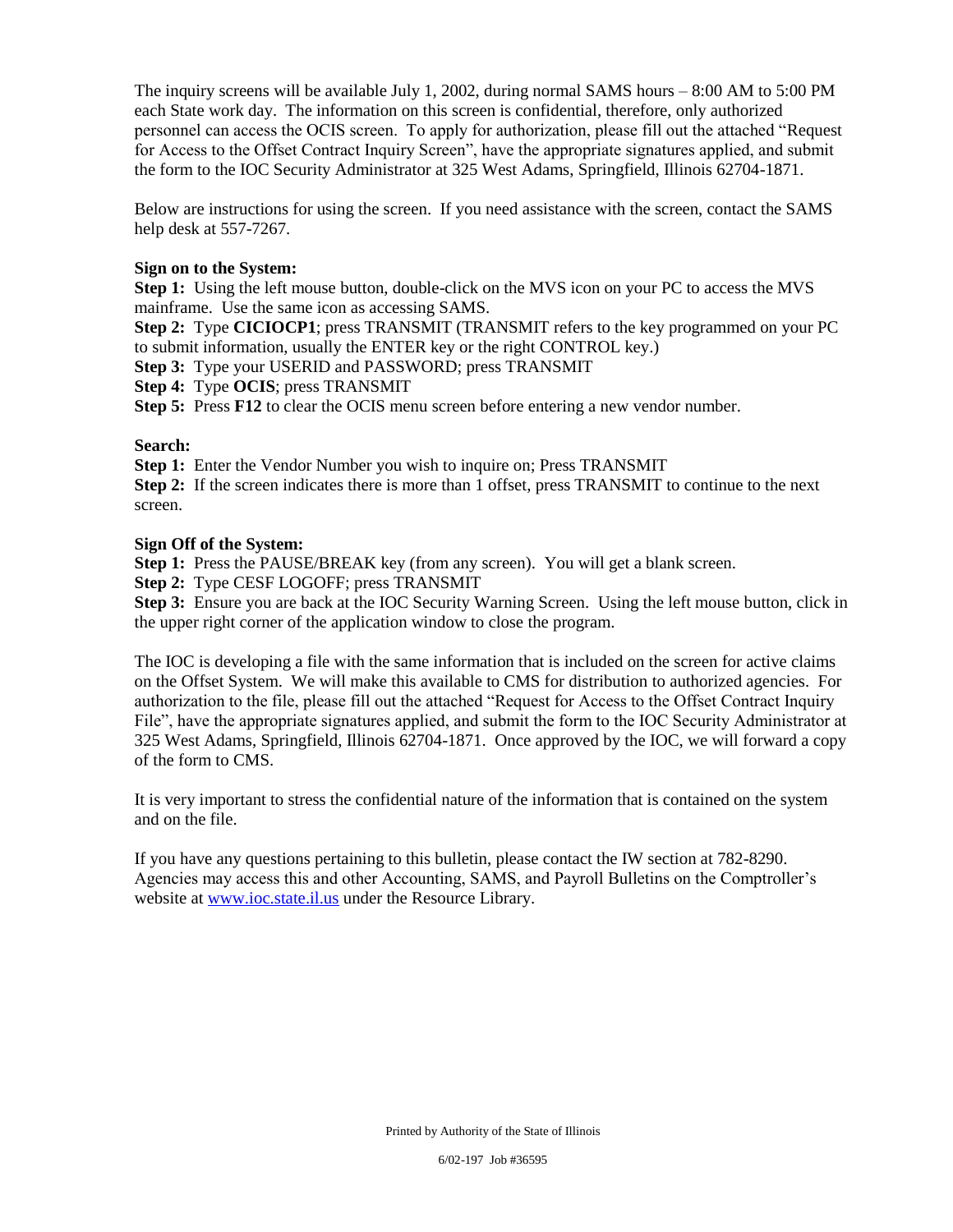

## **Request for Access to the Offset Contract Inquiry File**

In order for the the contract of the contract of the contract of the contract of the contract of the contract of the contract of the contract of the contract of the contract of the contract of the contract of the contract official duties pursuant to 30 ILCS 210/5 (f), I am requesting access to the Offset Contract Inquiry File.

I acknowledge that all information on this file is confidential in nature and can not be used for any purpose other than that authorized by 30 ILCS 210/5 (f).

I agree that we will build in sufficient system controls and associated policies/procedures to ensure that employees of the above named entity shall not disclose or divulge to others any confidential information in regards to vendor debt. Our policies/procedures will state that any such violation by an employee, during or at any time after termination of their employment, shall be grounds for progressive discipline, discharge, and or criminal charges. Further, the policies/procedures will also state that employees, upon termination of employment, shall not retain copies, notes or abstracts of the foregoing.

| <b>Agency Contact Name:</b>       |  |
|-----------------------------------|--|
| Title:                            |  |
| E-Mail Address:                   |  |
| Phone Number:                     |  |
|                                   |  |
|                                   |  |
| Chief Internal Auditor Signature: |  |
| Date:                             |  |
|                                   |  |
| Agency Head Signature:            |  |
| Date:                             |  |
|                                   |  |
| IOC approval:                     |  |
| Date:                             |  |
|                                   |  |

*Please forward the completed form to: IOC Security Administrator, 325 West Adams, Springfield, Illinois 62704-1871.*

man<del>ske k</del>o